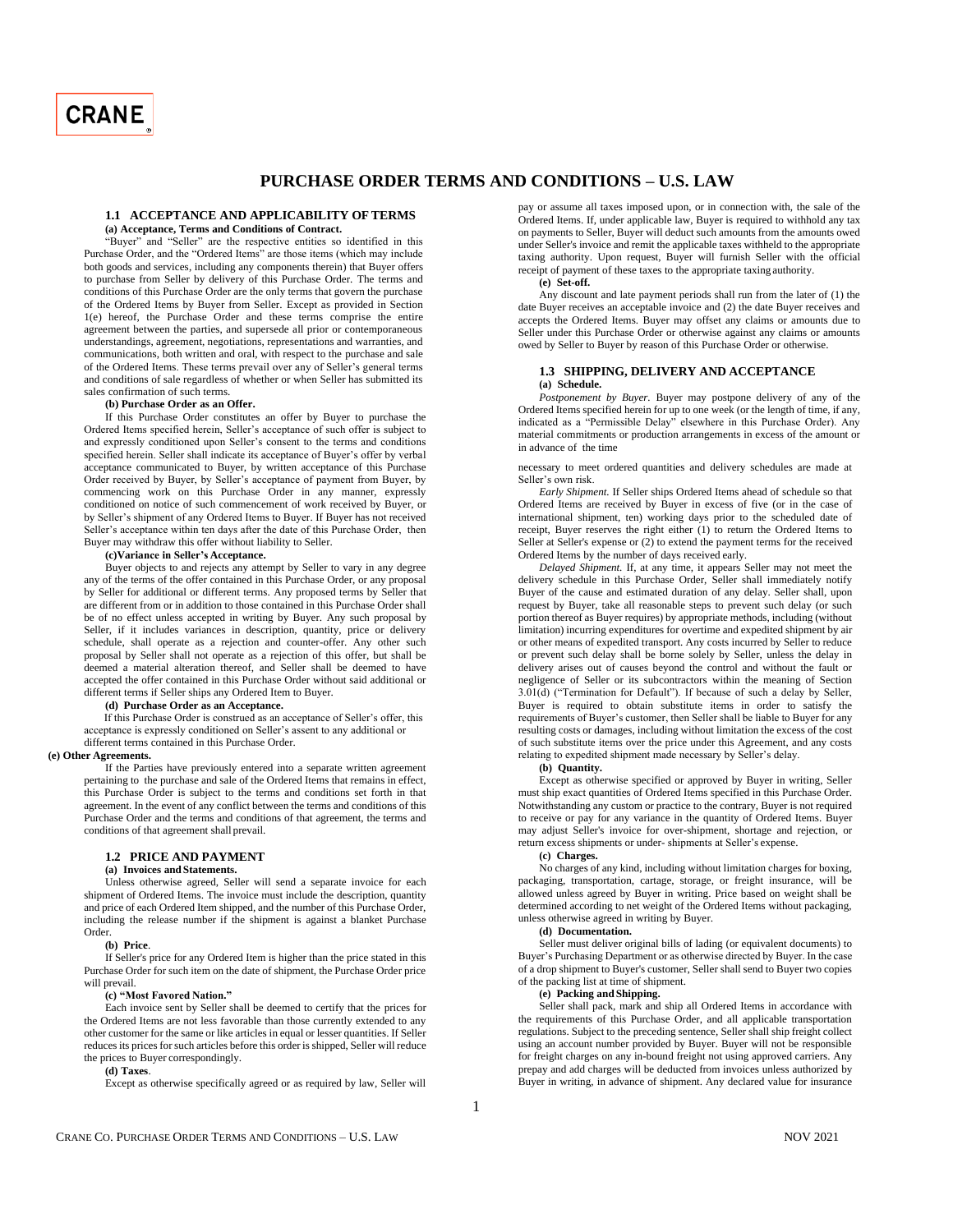will be charged back to the Seller. Any expense, damage or liability incurred by Buyer as a result of improper preservation, packing, packaging, marking or method of shipment for Ordered Items shall be reimbursed by Seller upon demand.

### **(f) Inspection.**

**(1) Ordered Items Subject to Inspection**. All Ordered Items are subject to inspection and testing by Buyer or its designee at all times prior to shipment by Seller.

**(2) Return of Rejected Ordered Items.** If any Ordered Items are found to be defective in material or workmanship (including Ordered Items damaged because of unsatisfactory packaging by Seller), or otherwise not in strict conformity with the requirements of this Purchase Order, including drawings and specifications and approved samples, if any, then Buyer, in addition to any other rights and remedies which it may have under this Purchase Order or applicable law, has the right in its sole discretion to (a) reject and return such Ordered Items at Seller's expense and to receive a full credit for any such rejected Ordered Items, (b) require correction or replacement of any such rejected Ordered Items without additional cost to Buyer, or

(c) retain and use the Ordered Items with an equitable reduction in purchase price. Rejected Ordered Items returned to Seller shall not be reshipped to Buyer without prior written authorization. Seller shall bear all risks as to rejected Ordered Items after notice of rejection. Payment shall not be deemed to constitute acceptance.

**(3) Seller's Quality Control System.** Seller shall provide and maintain a quality control system acceptable to Buyer for Ordered Items. Records of all

inspection work by Seller shall be kept accurate and complete and available to Buyer during the performance of this Purchase Order and until final inspection and acceptance of the Ordered Item, and for any longer period of time required by law (including the U.S. Federal Acquisition Regulations ("FAR") if applicable). Buyer's exercise of the right of inspection shall not constitute or be deemed to be Buyer's acceptance of the Ordered Items. Buyer's acceptance of the Ordered Items shall not relieve Seller of any obligation with respect to any warranties or conditions, express or implied, with respect to the Ordered Items, and is without prejudice to Buyer's rights in the event of latent defects, fraud, or gross errors.

#### **(g) Title and Risk of Loss.**

Seller shall not reserve title or a security interest in goods shipped to Buyer. Seller shall deliver the Ordered Items in accordance with the terms of shipment specified in the Purchase Order, and the risk of loss of the Ordered Items will transfer in accordance with such terms. Notwithstanding such terms of shipment, however, title to the Ordered Items will transfer from Seller to Buyer only upon receipt of the Ordered Items at Buyer's facility (or, in the case of a consignment arrangement, upon Buyer's use of the Ordered Items).

### **1.4 WARRANTY AND SERVICE**

#### **(a) Terms of Warranty.**

Seller includes the following warranties and conditions with respect to all Ordered Items delivered under this Purchase Order, including packaging: The Ordered Items (1) will be merchantable, (2) will be of satisfactory quality, (3) will be free from defects in workmanship and material, and in the case of software will be free from disabling or malicious code, (4) will comply with the terms of this Purchase Order and all applicable specifications, performance criteria, drawings or samples, (5) will not contain asbestos in any form, and, (6) to the extent such items are not manufactured pursuant to detailed designs furnished by Buyer, will be free from defects in design and suitable for their intended use. Deliveries of valves and pressure components of valves must be in compliance with Pressure Equipment Directive PED 97/23/EG, if applicable. Buyer's approval of designs furnished by Seller or any approval of Seller's "First Article" shall not relieve Seller of its obligations under this warranty. The aforesaid warranties and conditions are in addition to all other warranties and conditions to which Buyer is entitled under this agreement or by law and do not constitute a waiver of any rights of Buyer, expressed or implied.

#### **(b) Benefit of Warranty.**

All of Seller's warranties are enforceable by Buyer, Buyer's affiliates, successors and assigns, Buyer's customers and any subsequent owner or operator of the Ordered Items. Any inspection or acceptance of such Items by Buyer shall not be deemed to alter, waive, extinguish or otherwise affect the obligations of Seller or the rights of Buyer or any other beneficiary of any warranty.

#### **(c) Duration of Warranty.**

Unless otherwise documented in this Purchase Order or otherwise agreed by Buyer and Seller, all warranties and conditions shall run from the date of receipt and acceptance of the Ordered Items by Buyer for a period of three years.

# **(d) Remedies.**

In the event of any breach of warranty or condition, Buyer, at its option, may require Seller (1) to replace the defective Ordered Items; (2) to correct such defect or failure in whole or in part; or (3) to provide an equitable reduction in the price. Such optional right of Buyer shall not be construed to negate, replace or limit, but is in addition to, any rights of Buyer arising under this agreement or at law.

# **1.5 LIABILITY**

## **(a) Representations and Warranties.**

Seller represents, warrants and covenants the Ordered Items, and Buyer's and Buyer's customers use thereof, do not and will not infringe or violate any patent, copyright, trademark, trade secret, mask work right, or other proprietary right of others, and that Seller has, owns, will obtain, or has otherwise procured all right, title, and interest, including any necessary licenses, to the Ordered Items. Seller represents and warrants that in connection with its performance in manufacturing or otherwise supplying the Ordered Items hereunder, Seller will not infringe or violate any patent, copyright, trade secret, mask work right, or any other proprietary right of any third party.

#### **(b) Indemnity.**

Seller hereby agrees to and shall defend and indemnify, save and hold Buyer, its affiliates, agents, employees, customers, successors and assigns ("Indemnitees") harmless from and against any and all suits, claims, liabilities, losses, damages, demands, costs and expenses (including reasonable attorneys' fees) arising out of or claimed to have arisen out of or in connection with or by reason of (i) any act or omission or any breach of representations, express or implied warranties or conditions by Seller, its affiliates, agents, employees, successors or assigns or (ii) the use or sale by Indemnitees of the Ordered Items; provided, however, Buyer shall notify Seller of any such suit, claim or demand and shall permit Seller to control the defense or settlement thereof.

Seller shall indemnify and hold Indemnitees harmless from any losses, liabilities, damages, or expenses, including (without limitation) attorneys' fees and costs incurred in connection therewith, which may be incurred on account of any actual or alleged infringement or violation of any applicable patent, copyright, trademark, trade secret, mask work right, or other proprietary right of others, with respect to such Ordered Items.

To the extent the Ordered Items are manufactured to specific design specifications provided by Buyer, this indemnity shall not apply to any alleged or actual infringement or violation arising from the Ordered Items when such infringement or violation is proximately caused by the Buyer's specific design specifications. For the avoidance of doubt, Buyer's specification requiring compliance with an industry standard shall not be considered a specific design specification provided by Buyer.

### **(c) Remedies Cumulative; No Waiver.**

The remedies set forth in these Terms and Conditions are cumulative and additional to any other or further remedies provided by law. No failure by Buyer to exercise any of its rights hereunder and no partial or single exercise thereof shall constitute a waiver of such rights. No waiver by Buyer of any obligation or breach of any provision or provisions hereof shall constitute a waiver of any other obligation, past or future, hereunder or any recurring breach of this or any other Purchase Order.

## **(d) Work on the Premises of Buyer or Buyer's Customer.**

If Seller's work under this Purchase Order involves operations by Seller on the premises of Buyer or Buyer's customer, Seller shall take all necessary precautions to prevent the occurrence of any injury to persons or damage to property during the progress of such work. Except to the extent that any such injury is due solely and directly to Buyer's or its customer's negligence, as the case may be, Seller shall defend and indemnify, save and hold Buyer and its customer, as the case may be, harmless from and against any and all suits, liabilities, demands, costs and expenses (including reasonable attorneys' fees) for injuries to persons, loss of life or damage to property arising out of or claimed to have arisen out of or in connection with or by reason of any act or omission of Seller, its affiliates, agents, employees or subcontractors, and Seller will protect Buyer or customer, as the case may be, from said risks and from any corresponding claims under any applicable law or regulation including workman's compensation acts.

#### **e) Insurance.**

Except as Buyer may otherwise agree, Seller will maintain insurance in such amount and scope as are adequate to cover its obligations under this Purchase Order, including Commercial General Liability including premises/operations, products/completed operations, property damage and contractual liability coverage, not less than \$3,000,000 per occurrence. Buyer will be named an additional insured with respect to all products and services to be provided by Seller hereunder, and Seller's insurance will be primary and non-contributory. If Seller will have custody of tooling, test equipment, or other property belonging to Buyer pursuant to Section 3.02(b), Seller will maintain broad form property damage insurance naming Buyer as loss payee and insuring replacement value of property in the care, custody and control of Seller, as applicable. Prior to commencement of work, Seller will provide Buyer certificates of insurance evidencing the required insurance policies,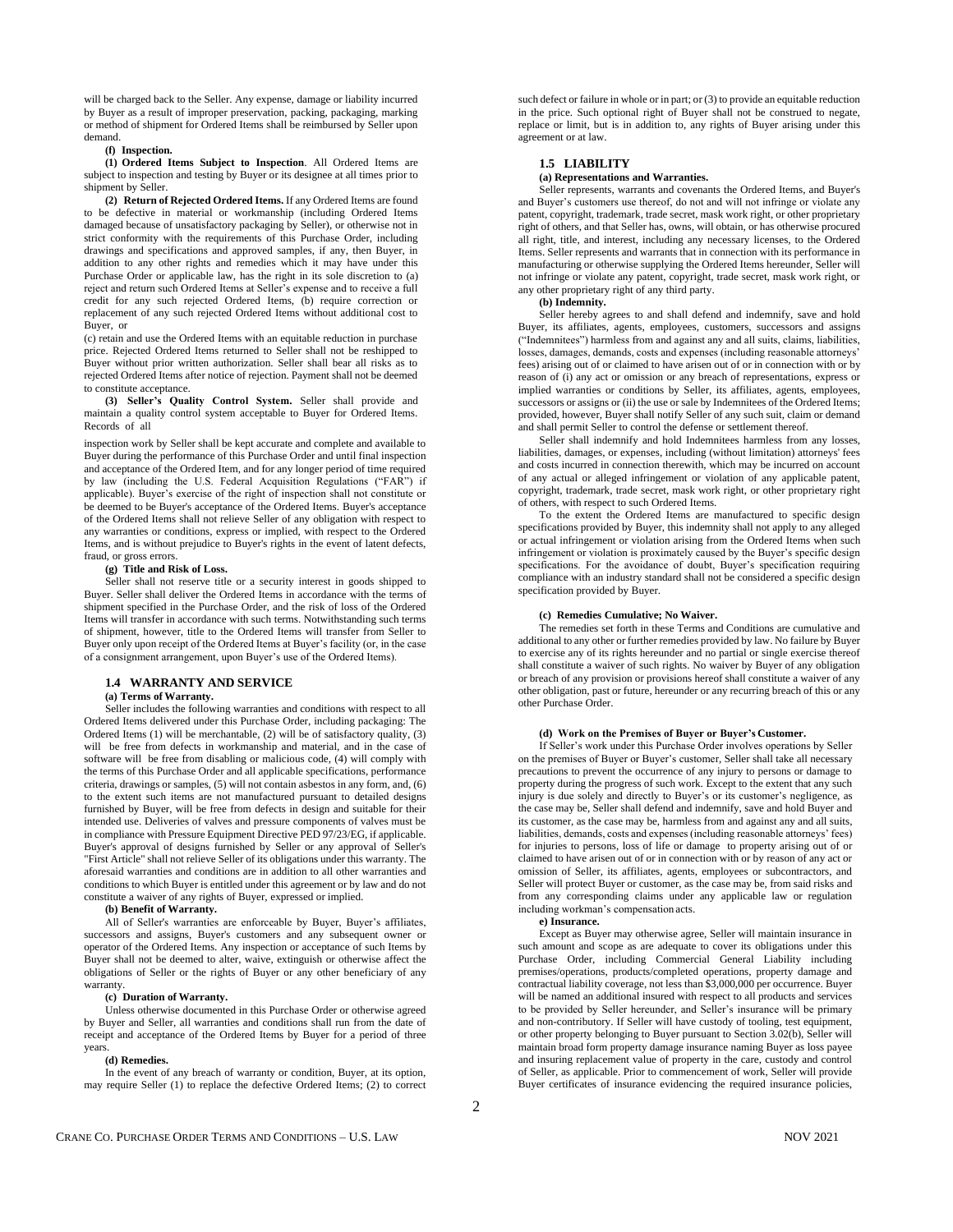including evidence of additional insured status.

(f) **Limitation on Buyer's Liability**. **IN NO EVENT SHALL BUYER BE LIABLE FOR INCIDENTAL, CONSEQUENTIAL, INDIRECT OR REMOTE DAMAGES, INCLUDING LOSS OF PROFITS OR LOSS OF USE, OR FOR PUNITIVE, EXEMPLARY OR OTHER SPECIAL DAMAGES, HOWEVER STYLED, WHETHER ARISING UNDER THIS PURCHASE ORDER OR OTHERWISE.**

# **2.1 COMMUNICATIONS AND REPORTING**

Seller shall not advertise or publish the fact that it has furnished, or contracted to furnish, the Ordered Items to Buyer, or disclose any details of this Purchase Order to any party, without prior written consent ofBuyer.

#### **2.2 DISPUTE RESOLUTION**

The Parties agree to submit any and all claims, demands, disputes, controversies, differences or misunderstandings arising out of or relating to this Purchase Order, or the failure or refusal to perform the whole or any part hereof, to binding arbitration conducted in accordance with the International Arbitration Rules of the American Arbitration Association, except where those rules conflict with this provision, in which case this provision controls. Arbitration shall be conducted before a single arbitrator unless the amount in dispute exceeds \$250,000. If the amount in dispute exceeds \$250,000, it shall be decided by three arbitrators, one to be selected by each party and the two party-appointed arbitrators to agree upon the third. The arbitration shall be held within the judicial district of Buyer's main office location, or in another location if agreed by Buyer and Seller. Absent agreement of the parties, or an order by the arbitrator(s) based upon compelling evidence of need, there shall be no discovery in the arbitration. The arbitrators shall be authorized to award costs and attorney's fees or to allocate them between the parties. Any court with jurisdiction shall enforce this clause and enter judgment on any award.

### **2.3 AUDITS/INSPECTION**

#### **(a) Inspection by Buyer.**

Any authorized representative of Buyer may inspect or audit Seller or Seller's subcontractors' facilities and processes engaged in the performance of this Purchase Order, and may inspect and test Ordered Items to be delivered under this Purchase Order to the extent practicable at any time, whether before or after acceptance. If any such audit, inspection or test is made by Buyer, Seller shall provide all reasonable facilities and assistance for the safety and convenience of the personnel involved.

# **(b) Process Changes.**

Seller shall notify Buyer not less than 90 days in advance of any proposed changes to Seller's manufacturing processes, composition or grade of raw materials used, critical process sources, equipment or facilities that may impact the quality, acceptability, reliability or on-time delivery of the Ordered Items, including any proposed relocations of manufacturing or assembly facilities that produce the Ordered Items. Any such changes must be planned and coordinated between Buyer and Seller prior to implementation and shall not be made without Buyer's written approval; if Seller implements such changes without Buyer's written agreement, this may render the Ordered Items defective and Buyer may reject the items or may terminate this Purchase Order under Section 3.01(d).

#### **3.1 GENERAL TERMS; TERMINATION**

#### **(a) Entire Agreement.**

When this Purchase Order is signed by Buyer or Buyer's authorized representative and accepted or deemed to be accepted pursuant to Section 1.01 above, it constitutes a complete and exclusive statement of the terms of the agreement between Seller and Buyer with respect to its subject matter, subject to the terms of Section 1.01(e) regarding other written agreements. "Signing" includes the

use of fax, email, electronically generated signatures or any other act intended to authenticate a party's assent to the agreement.

## **(b) Force Majeure.**

(1) **Failure to Perform.** Buyer is not liable for delay in acceptance of Ordered Items, and Seller is not liable for delay in shipment, to the extent occasioned by events beyond such party's reasonable control and without its fault or negligence, such as war, strikes, fires, natural disasters, catastrophic weather events, acts of terrorism, acts of a public enemy, acts of governments, transportation difficulties, or other such causes.

(2) **Labor Disputes.** Seller shall immediately notify Buyer if any actual or potential labor dispute is delaying or threatens to delay the timely performance or delivery of this Purchase Order. If such a delay extends for a period greater than ten days, Buyer may terminate this Purchase Order on notice to Seller, and such a termination will be considered a Termination for Convenience under paragraph 3.01(c).

**(c) Termination for Convenience.**

Buyer may terminate any Ordered Item under this Purchase Order in whole or in part at any time by written notice. In the event of such termination, Buyer and Seller agree that an equitable settlement payment for the terminated portion of this Purchase Order shall consist of Seller's provable costs to date of termination plus a reasonable profit thereon, less any value recoverable by Seller. There shall be no allowance for potential or anticipated profits, overhead costs or otherwise.

## **(d) Termination for Default.**

(1) **Termination by Buyer**. Buyer may terminate work under this Purchase Order in whole or in part pursuant to Section 2.03(b) ("Process Changes"), or if Seller fails to:

(i) deliver the Ordered Items required by this Purchase Order within ten days after Seller's receipt of notice from Buyer of Seller's failure to provide such delivery within the time(s) specified in this Purchase Order, or

(ii) provide full performance of any other requirement of this Purchase Order in strict compliance with the terms hereof within ten days of Seller's receipt of notice from Buyer specifying such failure, or

(iii) provide adequate assurances of progress within ten days of Seller's receipt of Buyer's demand therefor.

(2) **Transfer of Completed Ordered Items**. If Buyer terminates this Purchase Order in whole or part pursuant to this Section 3.01(d), Buyer may require Seller to transfer title and deliver to Buyer, in the manner and to the extent directed by Buyer,

(i) any completed Ordered Items, and (ii) such partially completed Ordered Items and materials, parts, tools, dies, jigs, fixtures, plans, drawings, and information or similar items (hereinafter called "Manufacturing Material"), as the Seller has produced or acquired for the performance of this Purchase Order; and Seller shall, upon direction of Buyer, protect and preserve any property in Seller's possession in which Buyer has an interest. Payment for completed Ordered Items delivered to and accepted by Buyer shall be at the Purchase Order price. Payment for Manufacturing Materials delivered to and accepted by Buyer and for the protection and preservation of property shall be at a price determined by agreement of the parties.

(3) **Assignment of Rights.** If Buyer terminates this Purchase Order in whole or part pursuant to this Section 3.01(d), Seller shall provide to Buyer all information Buyer shall reasonably require concerning Seller's purchase orders, subcontracts or similar rights for materials, services or facilities necessary for the completion of this Purchase Order, and Buyer may require Seller to assign to Buyer some or all of Seller's right, title and interest in such purchase orders, subcontracts or other documents. In the event of such an assignment, (i) Buyer shall not be liable for any amount in excess of the reasonable value of the items received by Buyer (not to exceed that portion of the unpaid purchase price reasonably allocable to such items), and (ii) except to the extent of such reasonable value, Seller shall hold Buyer harmless from all liability, damages, claims, expenses, or loss, including (without limitation) attorneys' fees and costs incurred in connection therewith, related to such assigned orders, subcontracts orrights.

(4) **Seller Liable for Cost of Cover**. If Buyer terminates this Purchase Order in whole or part pursuant to this Section 3.01(d), Buyer may procure substitute items from alternate sources and in such manner as it may deem appropriate and Seller shall be liable to Buyer for the excess of the total cost of such substitute items over the total price Buyer would have paid for such items under this Purchase Order. The rights of Buyer provided in this clause shall be in addition to any other rights provided by law or this Purchase Order.

(5) **Insolvency of Seller.** Without limiting any other provision of this Purchase Order, Buyer may, by written notice to Seller, cancel the whole or any part of this Purchase Order in the event of suspension of Seller's business; insolvency of Seller; institution of bankruptcy, insolvency, reorganization, arrangement or liquidation proceedings by or against Seller; appointment of a trustee, administrator or receiver for Seller's property or business; or any assignment by Seller for the benefit of creditors. If Buyer in good faith believes that Seller may be financially incapable of performing its obligations hereunder in strict compliance with the provisions hereof, it may demand written assurances of Seller's ability to perform, and failing Buyer's receipt of such assurances within five days of Buyer's demand, Buyer may cancel the whole or any part of this Purchase Order. The circumstances described in this subsection shall be deemed defaults, which shall entitle Buyer to exercise any of its remedies described above.

### **(e) Applicable Law.**

(1) This agreement is governed by and shall be construed and enforced in accordance with the laws of the State of New York, without giving effect to the conflict of laws provisions thereof, except that any provision that is: (i) incorporated in full text or by reference from the Federal Acquisition Regulation (FAR) or; (ii) incorporated in full text or by reference from any agency regulation that implements or supplements the FAR or; (iii) that is substantially based on any such agency regulation or FAR provision, shall be construed and interpreted according to the federal common law of government contracts as enunciated and applied by federal judicial bodies, boards of contracts appeals, and quasi-judicial agencies of the United States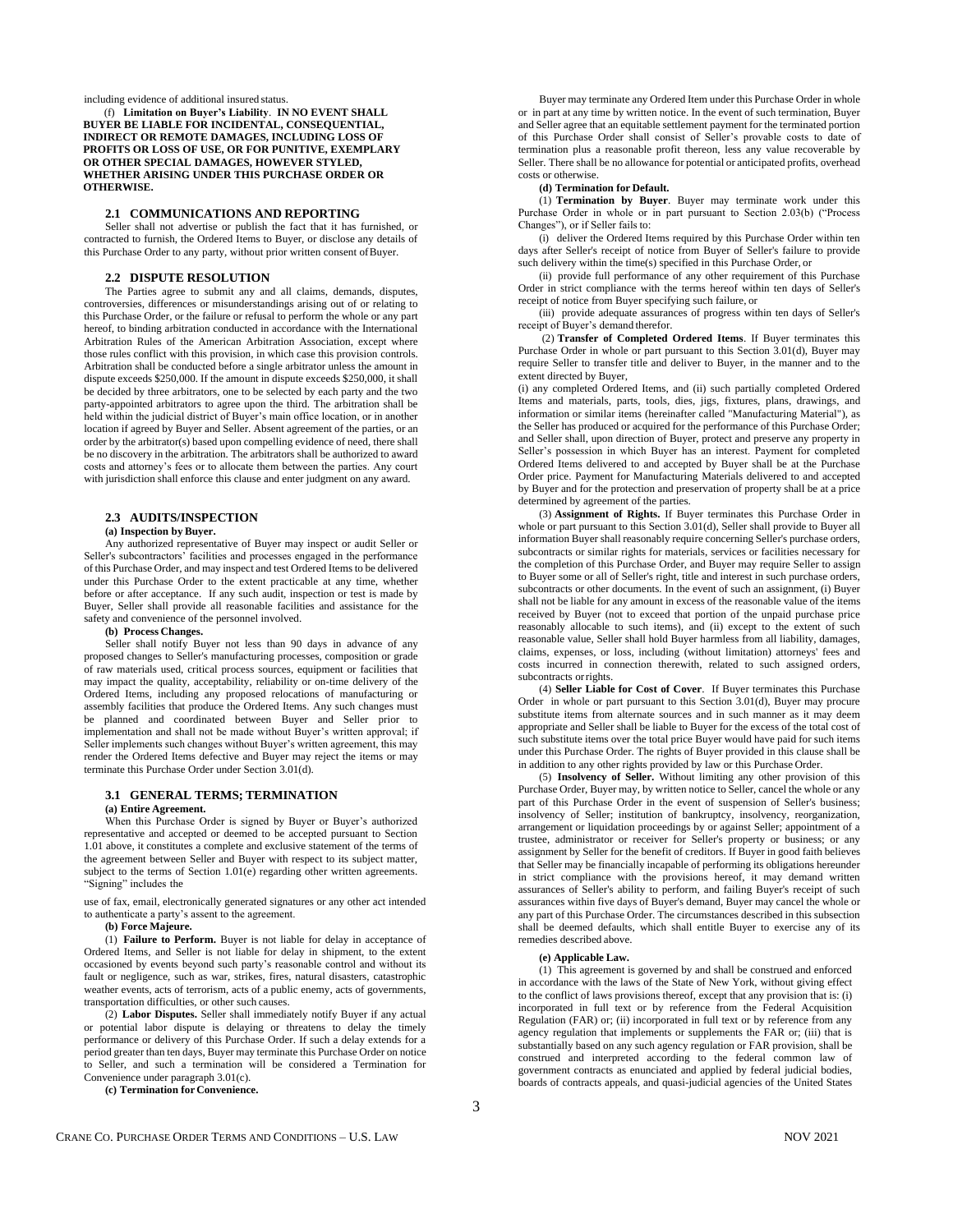Government. . The parties hereby exclude application of the U.N. Convention on Contracts for the International Sale of Goods from this agreement and any transaction between them relatedthereto.

(2) Seller shall comply with all applicable Federal, national, provincial, state and local laws, rules and regulations and, on request, shall furnish Buyer with such certificates or other evidence of compliance as may be reasonably requested by Buyer or other authorities.

### **(f) Assignment and Subcontracting.**

Seller shall not contract with any other party to furnish any of the completed or substantially completed Ordered Items, and shall not assign any of its rights or delegate any of its duties under this Purchase Order without the prior written consent of Buyer. In the event of an assignment not prohibited hereunder, payment to an assignee in accordance with any such assignment shall be subject to setoff or recoupment for any present or future claims by Buyer against Seller or such assignee. Buyer reserves the right to make, without notice to Seller's assignee, direct settlements and/or adjustments in price (or other terms) with Seller notwithstanding any assignment, and the right to make, without notice to Seller, direct settlement and/or adjustments in price (or other terms) with Seller's assignee.

#### **(g) Offset Credits.**

**This section 3.01(g) applies only to Purchase Orders in excess of fifty thousand dollars (\$50,000.00).**

(1) In this section "Offset" means the obligations that Buyer undertakes, in order to market or sell its products, to assist a customer country in reducing any trade imbalance caused by that country's purchases of Buyer's products or to meet other customer country nationalobjectives.

(2) To the exclusion of all others, Buyer or its assignees shall be entitled to all benefits or Offset credits which result from this Purchase Order. Seller shall provide such documentation or information as Buyer or its assignees may reasonably request to substantiate claims for Offset credits.

(3) Seller agrees to use reasonable efforts to identify the foreign content of items that Seller either produces itself or procures from subcontractors for work under this Purchase Order. Promptly after selection of a non-U.S. subcontractor for work under this Purchase Order, Seller shall notify Buyer of the name, address, subcontractor point of contact (including telephone number) and dollar value of the subcontract.

(4) Seller shall include the substance of this clause, in favor of Buyer, in its subcontracts issued at all tiers pursuant to this Purchase Order. In the event that any of the Ordered Items procured hereunder, including any products or services subcontracted by the Seller, originates in any country other than the United States, Seller agrees to transfer all Offset credits for such purchases to Buyer. Seller further agrees to include such a clause in any purchase orders it places on its vendors, in order to permit the transfer of such offset credits to Buyer.

### **3.2 INTELLECTUAL PROPERTY/DATA RIGHTS (a) Buyer's Intellectual Property and Rights in Inventions.**

(1) All intellectual property and other rights in Buyer's intellectual property , whether in the nature of copyright, trademarks, trade secrets, or patent rights (whether registrable or not), or otherwise are to be and remain the property of Buyer absolutely. Seller undertakes that neither it nor its permitted subcontractors or any of their respective shareholders, directors, officers, employees, consultants or agents will use, reproduce, modify, adapt, or make any other use of a Buyer's intellectual property or other rights in such intellectual property without the prior written consent of the Buyer, or in any manner infringe upon the rights of the Buyer therein. Seller will not file any patent application, utility model application, or design application using or disclosing any of the Seller's intellectual property .

**(2)** If this Purchase Order is for an Ordered Item for which Buyer furnishes the specifications, in whole or in part, Seller hereby conveys and assigns to Buyer (i) all its right, title and interest in and to any inventions, data and knowledge (whether covering processes, formulae, designs, techniques, assembly, manufacture or otherwise and whether patentable or not patentable) conceived or first reduced to practice in connection with such Ordered Item, and (ii) a perpetual royalty-free and fully paid-up right and license (with right to sublicense) to utilize any patents, inventions, data and knowledge of Seller, or any of its subcontractors hereunder, which are incorporated in or utilized in connection with the Ordered Item delivered hereunder. Seller agrees to keep and preserve proper engineering and other records of such inventions, data and knowledge, and to make such records available to Buyer upon request. Seller agrees to execute and deliver all such documents and instruments as Buyer may, from time to time hereafter, reasonably require in order to give effect to Buyer's rights under this Section. Seller will promptly disclose to Buyer in writing any rights acquired under clause (i) hereof.

#### **(b) Use of Buyer's Property.**

(1) Property paid for or furnished by Buyer to Seller for the production of Ordered Items, including, without limitation, tools, jigs, dies, patterns, press plates, molds, fixtures, offset negatives, material, equipment, drawings,

designs and other information and things ("Buyer's Property") is deemed to be included in Seller's quoted price, is deemed to be the property of Buyer and shall be used exclusively for performance by Seller of this Purchase Order. Buyer's Property, and whenever practical, each individual item thereof, shall be plainly marked or otherwise adequately identified by Seller as being the property of Buyer, shall be safely stored separate and apart from Seller's property and shall be subject to examination by Buyer. Seller shall maintain Buyer's Property in proper condition, subject to reasonable wear and tear, and shall not encumber, destroy or dispose of such property.

All Buyer's Property shall be subject to removal and return to Buyer from Seller's plant after completion or termination of this Purchase Order or of the portion hereof

relating to such property, or at any time prior thereto upon the issuance of a change order reimbursing Seller for reasonable costs incurred as a result of such early removal.

#### **(c) License to Buyer.**

Seller grants to Buyer the right to reproduce, use and disclose, in connection with the use, maintenance and service of the Ordered Items, all reports, drawings and reproductions thereof, data and technical information delivered to Buyer under this Purchase Order.

## **(d) License to Seller.**

Seller acknowledges that, to the extent indicated by notices, legends or other markings, the drawings, specifications, prints or other data furnished by Buyer under this Purchase Order constitute or contain trade secrets that are the property of Buyer. Subject to the limitations and restrictions contained in this Purchase Order, Buyer grants to Seller a nonexclusive license to use said trade secrets for the limited purpose of supplying the Ordered Items required by this Purchase Order. To the extent that said trade secrets describe the Ordered Items required by this Purchase Order, Seller agrees it will not supply identical Ordered Items that have been extracted from Buyer's data, at the direction of or for the use or benefit of, any person other than Buyer or persons designated by Buyer.

#### **(e) Confidentiality.**

All drawings, specifications, prints or other data furnished or purchased by Buyer:

(1) Remain the property of Buyer, and Seller shall return them at any time without additional cost, upon demand of Buyer:

(2) Shall be held secret and confidential by Seller and shall not be disclosed, in whole or in part, to any third party without the prior written consent of Buyer;

(3) Shall not be duplicated, used or disclosed, in whole or in part, for any purpose other than the performance of this Purchase Order, and if duplicated must include any restrictive legends, copyright notices and other intellectual property rights markings and legends that appear on the versions provided by the Buyer; and

(4) Shall be disclosed only to those employees of Seller who are directly engaged in the performance of this Purchase Order and who have been advised of the restrictions upon duplication, use and disclosure contained herein.

Confidential Information shall not include any information that: (i) is or subsequently becomes publicly available without Seller's breach of any obligation owed to Buyer; (ii) became known to Seller prior to Buyer's disclosure of such information to Seller; (iii) became known to Seller from a source other than Buyer other than by the breach of an obligation of confidentiality owed to Buyer; or (iv) is independently developed by Seller without access to the Buyer's information.

Any breach by Seller of any of the foregoing shall be deemed to be a material breach of this Purchase Order on the part of Seller. In addition to any remedies that Buyer may then have, including Buyer's rights under other agreements, Buyer shall have the right to cancel this and any other unfilled Purchase Order that it has placed with Seller without liability. The provisions of this paragraph 3.02(e) shall survive the completion, expiration or termination of this Purchase Order.

#### **(f) Privacy**

Seller acknowledges that the professional contact information of its employees, agents and representatives will used as follows:

(1) Names, addresses, phone numbers, email addresses and signatures will be used by Buyer and related third parties for purposes of credit evaluation, embargo screening, fraud detection and maintaining efficient communications. Upon execution of the order, this information will become a permanent company record and may be retained by Buyer as evidence of the agreement between Buyer and Seller.

(2) As an integrated multinational corporation, Buyer may share Seller's professional contact information as needed, but only to the extent necessary, among its various locations, business units and functions in other countries.

**(g) Security**

Seller will provide reasonable data protection for any personal, product and planning information regarding Buyer's organization as follows:

(1) Seller will not share Buyer's information with any third party and will not store or process such information with any third party or in any location not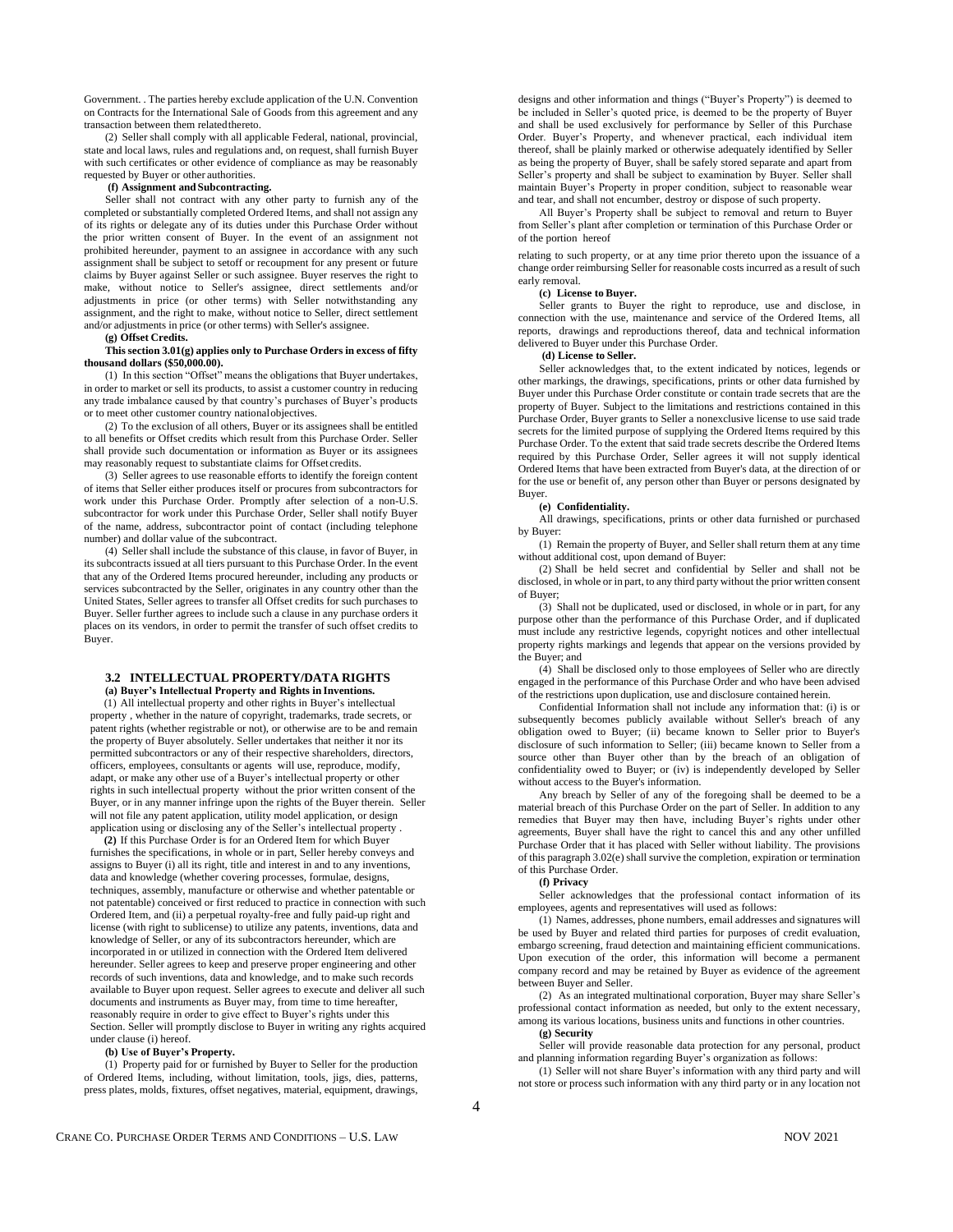previously disclosed and not having a similar level of protection.

(2) Seller will notify Buyer immediately in the event of any security breach which results or may result in an inappropriatedisclosure.

(3) Where additional security provisions and/or flow down clauses are required they will be noted on the Purchase Order or in supporting documentation.

### **3.3 LAWS AND REGULATIONS (a) Compliance with Laws.**

Seller warrants that, in the performance of this Purchase Order, it will comply with all applicable Federal, national, provincial, state and local laws. Seller also warrants that it is, and will continue during the period of performance of the Purchase Order to be, in full compliance with the provisions of (i) the Foreign Corrupt Practices Act of 1977, as amended, 15 USC § 78 et seq., (ii) U.S. export control laws and regulations, including but not limited to the International Traffic in Arms Regulations ("ITAR") (22 CFR 120 et seq.), the Export Administration Regulations ("EAR") (15 CFR Part 730-774), the regulations administered by the U.S. Treasury Department's Office of Foreign Assets Control ("OFAC") (31 CFR Part 500-598), (iii) the Anti-Kickback Act of 1986, 41 U.S.C. ch. 87. Seller shall indemnify and hold Buyer harmless from any liability resulting from failure of such compliance. Unless Seller notifies Buyer otherwise, Seller represents that the Ordered Items are

classified as EAR99 under the Export Administration Regulations or are not otherwise subject to export regulation under U.S. law.

## **(b) Debarred Persons.**

Buyer will not enter into any subcontract or other business relationship relating to United States Government contracts with any individual or business entity listed by a United States Government agency as debarred, suspended or otherwise ineligible for contracting. Seller, as well as any individual or entity that proposes to provide goods or services, including Ordered Items, under this Purchase Order hereby certifies that it is not listed by a United States Government agency as debarred, suspended or otherwise ineligible for contracting.

### **(c) Fair Labor Standards Act.**

By acceptance of this Purchase Order Seller hereby certifies that the Ordered Items will be produced in compliance with all applicable requirements of the Fair Labor Standards Act of 1938 (29 USC 201-19), as amended, and of the regulations and orders issued under that Act.

# **(d) Equal Employment Opportunity.**

*(1) EEO and Notice of Labor Rights. Seller shall, to the extent they apply, abide by (1) the requirements of 41 CFR §§ 60-1.4(a), 60-300.5(a) and 60-741.5(a), which prohibit discrimination against qualified individuals based on their status as protected veterans or individuals with disabilities, prohibit discrimination against all individuals based on their race, color, religion, sex, sexual orientation, gender identity, or national origin and require affirmative action to employ and advance in employment individuals without regard to race, color, religion, sex, sexual orientation, gender identity, national origin, protected veteran status, or disability; (2) 29 CFR Part 471, Appendix A to Subpart A, and (3) E-Verify.*

**(2)** Upon receipt of any contract, subcontract or purchase order

#### amounting to

\$50,000 or more with Buyer, Seller will file with the appropriate federal agency on or before March 31 of each year or within such other period permitted or required by Executive Order 11246, as amended, complete and accurate reports on Standard Form 100(EEO-1).

**(3)** Seller has developed and is currently maintaining a written Affirmative Action Program at each of its establishments pursuant to all the terms of the regulations promulgated by OFCCP, including 41 CFR Part 60- 2, 41 CFR §60- 741.44, and 41 CFR §60-300.44, and as contained in OFCCP's Rules and Regulations found in 41 CFR Part 60. In accordance with those regulations, the Seller agrees and certifies that if such a program has not been developed, such a program or programs will be developed within one hundred twenty days from the commencement of a covered contract, subcontract, or purchase order.

### **(e) Occupational Health and Safety.**

**(1)** All items supplied under the terms of this Purchase Order shall be certified by Seller to be in compliance with the requirements and standards of the Occupational Safety and Health Act of 1970 (Public Law 91-596), as amended, and all regulations and orders promulgated thereunder. Where required, material safety data sheets will be supplied on all applicable Ordered Items. Failure of Buyer to contest a citation resulting from noncompliance of these items will not relieve Seller of liability under this warranty.

**(2)** Seller warrants that each and every chemical substance delivered under this Purchase Order shall, at the time of sale, transfer or delivery, be on the "TSCA Inventory" of chemical substances compiled and published by the administrator of the Environmental Protection Agency pursuant to Section 8 of the Toxic Substances Control Act (Public Law 94-469).

**(3)** Seller warrants that it will have on file the current Material Safety Data Sheet (MSDS) Form OSHA-20 for any material at the ordering plant before such material is shipped on this Purchase Order. If there has been any alteration in the material or the MSDS since the previous order and/or shipment, then a new MSDS must be submitted by the Seller and approved by an authorized Buyer representative prior to shipment.

#### **(f) Crane Co. Supplier Code ofConduct.**

Seller agrees that it will abide by the Crane Co. Supplier Code of Conduct, found a[t http://www.craneco.com/SupplierCode.](http://www.craneco.com/SupplierCode)

# **(g) Conflict Minerals**

Seller represents that either (i) the Ordered Items do not contain any amounts of tantalum, tungsten, tin or gold, or (ii) none of such materials contained in the Ordered Items originated in the Democratic Republic of the Congo or in any of its bordering countries, or (iii) Seller has already provided to Buyer a completed Conflict Minerals Reporting Template.

# **3.04. NO COUNTERFEIT PARTS.**

Seller warrants that all Ordered Items delivered to Buyer will (i) be new; (ii) be and only contain materials obtained directly from the original equipment manufacturer ("OEM") or an authorized OEM reseller or distributor; (iii) not be or contain Counterfeit Items; and (iv) contain only authentic, unaltered OEM labels and other markings.

As used in this Section 3.04, "Counterfeit Item" means a copy or substitute supplied without the legal right or authority to do so, or an item the material, performance or characteristics of which are knowingly misrepresented by a supplier, distributor or manufacturer at any level in the supply chain. Examples include, but are not limited to, parts that have been re-marked to conceal that they are different from those offered by the OEM; previously used parts salvaged from scrapped assemblies; and defective parts scrapped by the OEM.

(i) Unless first approved in writing by Buyer, Seller may purchase Ordered Items only from sources which Seller can show comply with a recognized international standard relating to combatting Counterfeit Items and which ensure that the items purchased from such source are new, unused and authentic Ordered Items.

(ii) Seller shall maintain a method of tracking of the supply chain back to the manufacturer of all items included in the Ordered Items. This tracking method must clearly identify the name and location of all supply chain intermediaries from the manufacturer to the direct source of each item for Seller and shall include the manufacturer's batch identification for the item such as date codes, lot codes, serializations, or other batch identifications. Full supply chain traceability documentation includes but is not limited to OCM, OEM and authorized (i.e. franchised) supplier certificates of conformity, purchase orders and test/inspection data and/or certificates.

(iii) If Counterfeit Items or items suspected to be Counterfeit Items are furnished under this Purchase Order such goods shall be impounded by Buyer. Seller shall promptly replace such goods with Ordered Items acceptable to Buyer and Seller shall be liable for all costs relating to such impoundment, removal and replacement. Buyer may turn Counterfeit Items over to Government authorities for investigation, and Buyer reserves the right to withhold payment pending the results of the investigation.

(iv) This warranty applies in addition to Section 1.04 above.

(v) Seller shall include the substance of this Section 3.04, including this sentence, in favor of Buyer, in its subcontracts issued at all tiers pursuant to this Purchase Order. Buyer must be notified promptly in writing of any inability or unwillingness of a lower-tier supplier to comply with this provision.

(vi) Seller is reminded that any knowing or willful act to falsify, conceal or alter a material fact, or any knowingly false statement or representation in connection with the performance of work under the Contract, may be punishable in accordance with applicable law.

# **4.1. ADDITIONAL TERMS AND CONDITIONS APPLICABLE ONLY TO PURCHASE ORDERS PLACED UNDER GOVERNMENT CONTRACTS OR SUBCONTRACTS.**

### **(a) U.S. Government Contracts.**

If this Purchase Order indicates, or if Seller is otherwise informed, that it is issued under a U.S. Government prime contract or subcontract, such as by the inclusion of a government contract number and DPAS rating in this Purchase Order, then the provisions of Sections 4.01 and 4.02 apply to this Purchase Order, but without derogating in any way from Seller's obligations under the other Sections of this Purchase Order. If Sections 4.01 and 4.02 apply to this Order, Seller agrees to include in all of its subcontracts and orders placed in connection with this Order, provisions that conform substantially to such provisions of Sections 4.01 and 4.02.

Seller agrees, upon request, to furnish Buyer with a certificate or

5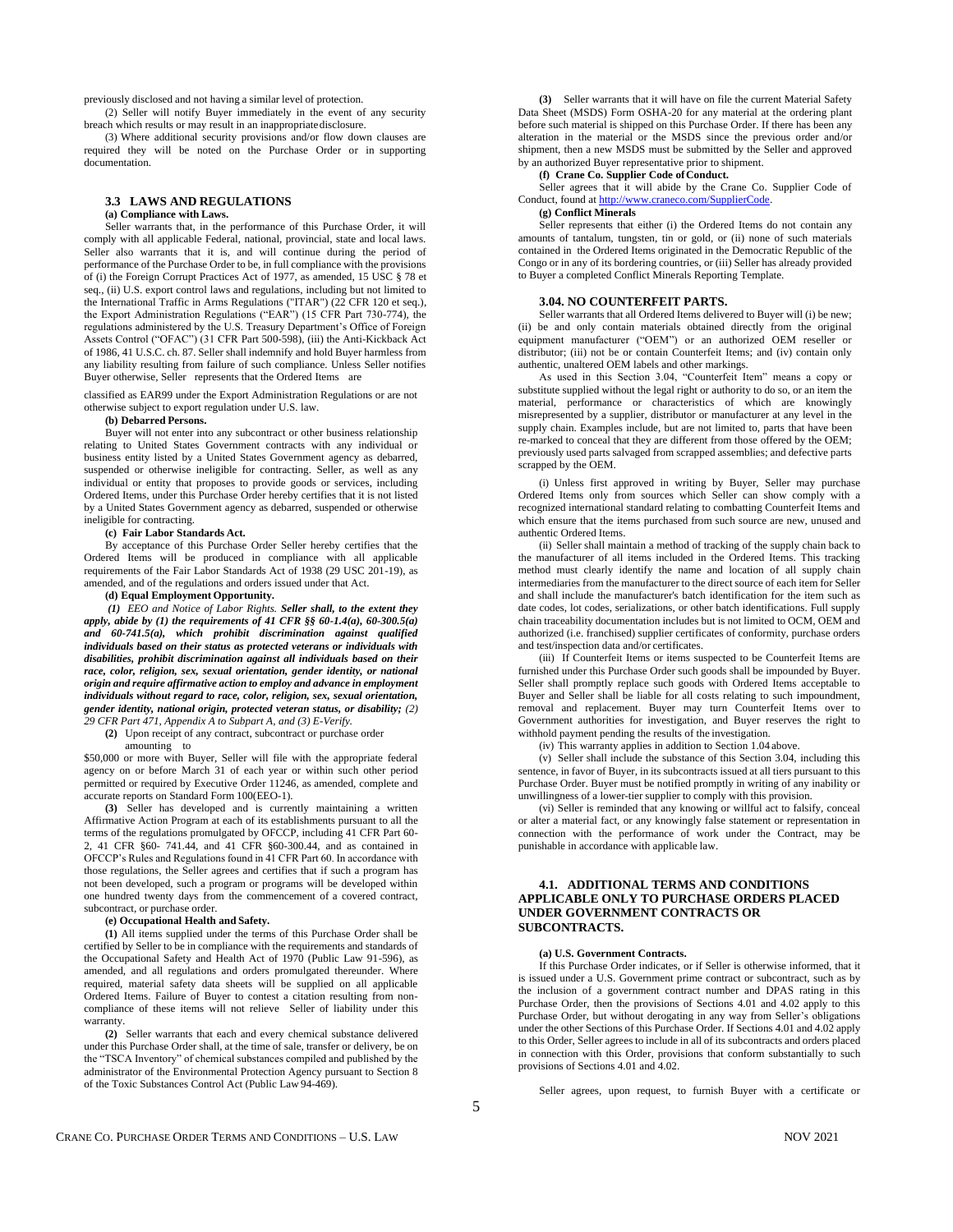certificates in such form as Buyer may require certifying that Seller is in compliance with all such government terms and conditions. In particular: (A) If this Purchase Order is placed under a Government contract, then all rights of Buyer under Section 2.03 extend to the Government and all agents of the Government; and (B) if FAR 52.211-14 or 52.211-15 are applicable to this Purchase Order, then Seller shall follow the requirements of the Defense Priorities and Allocations System (DPAS) regulation (15 CFR 700).

# **4.2. GOVERNMENT PROCUREMENT REGULATIONS.**

When the Ordered Items are for use in connection with a U.S. Government prime contract or subcontract, the following clauses set forth in the FAR as in effect on the date of this Purchase Order shall apply as required by the terms of the prime contract, or by operation of law or regulation. Further, when Ordered Items are for use in connection with a U.S. Department of Defense prime contract or subcontract, the following clauses set forth in the DFARS as in effect on the date of this Purchase Order shall apply as required by the terms of the prime contract, or by operation of law or regulation. The effective version of each clause shall be the current version as of the date of this Purchase Order, or the same version as that which appears in the Government prime contract if indicated in the Purchase Order. In the event of a conflict between the FAR and DFARS clauses below and the other clauses of these Purchase Order Terms and Conditions, the FAR or DFARS clauses shall take priority. Where necessary to make the context the clauses applicable to this Purchase Order, the terms "Contractor," Contracting Officer" and "Government" shall be revised to suitably identify the contracting parties taking into account their authority limitations set by regulation or law, except that the terms "Government" and "Contracting Officer" do not change when (1) a right, act, authorization, or obligation can be granted or performed only by the Government or the Contracting Officer or his or her duly authorized representative; (2) when title to property is to be transferred directly to the Government; (3) when modifying the word "Property" (e.g., "Government Property"); and (4) in the Patent and Data Rights clauses incorporated herein. Any reference to a "Disputes" clause shall mean the "Disputes" clause of this Purchase Order. Any below listed FAR or DFARS clause that does not apply to a particular Purchase Order as indicated by the related FAR or DFARS prescription or the text of the clause, is considered to be self-deleting.

**(a) Applicable to all Purchase Orders** 52.202-1 Definitions 52.203-3 Gratuities 52.203-5 Covenant against Contingent Fees 52.203-10 Price or Fee Adjustment for Illegal or Improper Activity 52.203-19 Prohibition on Requiring Certain Internal Confidentiality Agreements or Statements 52.204-2 Security Requirements 52.204-9 Personal Identity Verification of Contractor Personnel 52.204-18 Commercial and Government Entity Code Maintenance 52.204-21 Basic Safeguarding of Covered Contractor Information Systems 52.204-23 Prohibition on Contracting for Hardware, Software, and Services Developed or Provided by Kaspersky Lab and Other Covered Entities 52.204-25 Prohibition on Contracting for Certain Telecommunication and Video Surveillance Services or Equipment (excluding paragraph (b)(2)) 52 208-8 Required Sources for Helium and Helium Usage Data 52.211-5 Material Requirements 52.211-15 Defense Priority and Allocation Requirements 52.219-8 Utilization of Small Business Concerns 52.222-4 Contract Work Hours and Safety Standards Act Overtime Compensation 52.222-21 Prohibition of Segregated Facilities 52.222-26 Equal Opportunity 52.222-41 Service Contract Act of 1965 52.222-50 & Alt 1 Combating Trafficking in Persons [Alt 1 is included if in prime contract.] 52.222-55 Minimum Wages Under Executive Order 13658

52.222-56 Certification Regarding Trafficking in Persons Compliance Plan

52.222-62 Paid Sick Leave Under Executive Order 13706

52.223-3 Hazardous Material Identification and Material Safety Data 52.223-7 Notice of Radioactive Materials 52.223-11 Ozone-Depleting Substances 52.224-3 Privacy Training 52.225-1 Buy American Act– **Supplies** 52.225-3 Buy American Act –Free Trade Agreements – Israeli Trade Act 52.225-5 Trade Agreements 52.225-8 Duty-free Entry 52.225-13 Restrictions on Certain Foreign Purchases 52.227-9 Refund of Royalties 52.227-10 Filing of Patent Applications - Classified Subject Matter 52.227-11 Patent Rights – Ownership by the Contractor 52.227-14 Rights in Data -General 52.228-5 Insurance – Work on a Government Installation 52.229-3 Federal, State, and Local Taxes 52.232-40 Providing Accelerated Payments to Small Business **Subcontractors** 52.234-1 Industrial Resources Developed Under Title III, Defense Production Act 52.236-13 Accident Prevention 52.237-2 Protection of Government Buildings, Equipment, and Vegetation 52.242-13 Bankruptcy 52.242-15 Stop-Work Order 52.243-1 Changes 52.244-5 Competition in Subcontracting 52.244-6 Subcontracts for Commercial Items 52.245-1 Government Property 52.245-1 Alt 1 Government Property 52.245-9 Use and Charges 52.246-2 Inspection of Supplies – Fixed Price 52.246-16 Responsibility for **Supplies** 52.246-26 Reporting Nonconforming Items 52.247-63 Preference for U.S. Flag Air Carriers 52.247-64 Preference for Privately Owned U.S. Flag Commercial Vessels 52.249-2 Termination for Convenience of the Government (Fixed Price) "Government" shall mean BUYER. In paragraph (d) the term "45 days" is changed to "90 days." In paragraph (e) the term "one year" is changed to "six months." In paragraph (l) the term "90 days" is changed to '45 days." 252.203-7002 Requirement to Inform Employees of Whistleblower Rights 252.204-7000 Disclosure of Information 252.204-7004 Antiterrorism Awareness Training for Contractors 252.204-7008 Compliance with Safeguarding Covered Defense Information Controls. 252.204-7009 Limitations on the Use or Disclosure of Third Party Contractor Reported Cyber Incident Information 252.204-7012 Safeguarding Covered Defense Information and Cyber Incident Reporting. **Note – Seller shall report cyber incidents to Buyer in accordance with paragraph (m)(2) of this clause within 48 hours of discovery.** 252.204-7015 Notice of Authorized Disclosure of Information for Litigation Support 252.204-7018 Prohibition on the Acquisition of Covered Defense Telecommunications Equipment or Services 252.204-7019 Notice of NIST SP 800-171 DoD Assessment Requirements 252.204-7020 NIST SP800-171 Assessment Requirements 252.204-7021 Contractor Compliance with the Cybersecurity Maturity Model Certification Level Requirement 252.209-7004 Subcontracting with Firms that Are Owned or Controlled by the Government of a Country that is a State Sponsor of Terrorism 252.211-7003 Item Identification and Valuation 252.222-7000 Restrictions on Employment of

Personnel 252.223-7001 Hazard Warning Labels

252.223-7006 Prohibition on Storage and Disposal of Toxic and Hazardous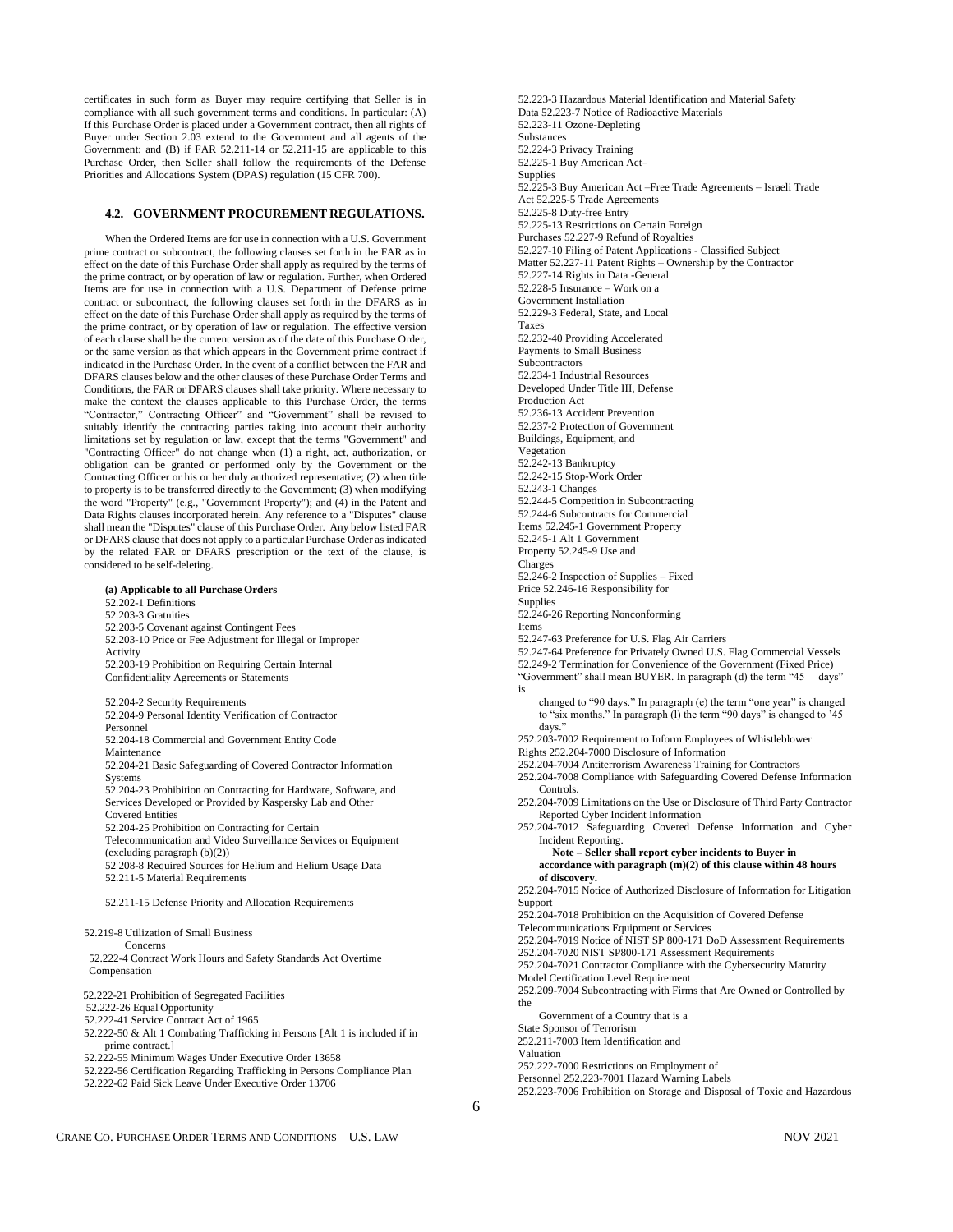#### Materials

252.223-7008 Prohibition of Hexavalent Chromium

252.225-7001 Buy American Act and Balance of Payments

Program 252.225-7002 Qualifying Country Sources as

**Subcontractors** 

- 252.225-7007 Prohibition on Acquisition of Certain Items from Communist Chinese Military Companies
- 252.225-7009 Restriction on Acquisition of Certain Articles Containing Specialty Metals
- 252.225-7010 Commercial Derivative Military Article Specialty Metals Compliance Certificate (this clause applies to Purchase Orders under prime contracts awarded after July 28, 2009.)
- 252.225-7012 Preference for Certain Domestic

Commodities 252.225-7013 Duty-Free Entry

- 252.225-7014 (Deviation 2006-O0004) Preference for Domestic Specialty Metals – with Alternate 1 (Deviation 2006-O0004) (These deviations apply to Purchase Orders under prime contracts awarded after November 15, 2006 and before October 26, 2007.)
- 252.225-7014 (Deviation 2007-O0011) Preference for Domestic Specialty Metals – with Alternate 1 (Deviation 2007-O0011) (These deviations apply to Purchase Orders under prime contracts awarded after October 25, 2007 and before January 29, 2008.)
	- 252.225-7014 (Deviation 2008-O0002) Preference for Domestic Specialty Metals – with Alternate 1 (Deviation 2008-O0002) (These deviations apply to Purchase Orders under prime contracts awarded after January 28, 2008 and before July 29, 2009.)
	- 252.225-7015 Restriction on Acquisition of Hand or Measuring Tools 252.225-7016 Restriction on the Acquisition of Ball and Roller Bearings
	-
	- 252.225-7021 Trade Agreements
	- 252.225-7025 Restrictions on Acquisition of Forgings
	- 252.225-7027 Restriction on Contingent Fees for Foreign Military Sales
	- 252.225-7028 Exclusionary Policies and Practices of Foreign
	- Governments 252.225-7030 Restriction on Acquisition of Carbon Alloy and Armor Steel
	- Plate
	- 252.225-7048 Export-Controlled Items

252.225-7051 Prohibition on Acquisition of Certain Foreign Commercial Satellite Services

- 252.225-7052 Restriction on the Acquisition of Certain Magnets and Tungsten
- 252.227-7013 Rights in Technical Data Noncommercial Items 252.227-7014 Rights in Noncommercial Computer Software and
- Noncommercial Computer Software Documentation

252.227-7015 Technical Data - Commercial

- Items 252.227-7016 Rights in Bid or
- Proposal Information
- 252.227-7017 Identification and Assertion of Use, Release, or Disclosure **Restrictions**
- 252.227-7019 Validation of Asserted Restrictions Computer Software 252.227-7025 Limitations on the Use or Disclosure of Government-
- Furnished Information Marked with Restrictive Legends 252.227-7026 Deferred Delivery of Technical Data or Computer Software 252.227-7027 Deferred Ordering of Technical Data or
- Computer Software 252.227-7028 Technical Data or Computer Software Previously Delivered to
- the Government
- 252.227-7030 Technical Data Withholding of Payment
- 252.227-7037 Validation of Restrictive Markings of
- Technical Data 252.228-7001 Ground and Flight Risk
- 252.228-7005 Mishap Reporting and Investigation Involving Aircraft, Missiles and Space LaunchVehicles
- 252.232-7017 Accelerating Payments to Small Business
- Subcontractors Prohibition on Fees and Consideration 252.239-7016 Telecommunications Security Equipment, Devices,
- Techniques, and Services
- 252.239-7018 Supply Chain Risk
- 252.244-7000 Subcontracts for Commercial Items
- 252.246-7001 Warranty of Data
- 252.246-7003 Notification of Potential Safety Issues
- 252.246-7007 Contractor Counterfeit Electronic Part Detection and Avoidance System
- 252.246-7008 Sources of Electronic Parts

# **(b) Applicable to all Purchase Orders over \$3,500 (or the threshold in effect as of the date of the Prime Contract)**

52.222-54 Employment Eligibility Verification

## **(c) Applicable to all Purchase Orders over the Micro-Purchase Threshold**

52.223-18 Contractor Policy to Ban Text Messaging While Driving

- **(d) Applicable to all Purchase Orders over \$10,000 (or the threshold in effect as of the date of the Prime Contract)** 52.222-40 Notification of Employee Rights under the National Labor Relations Act
- **(e) Applicable to all Purchase Orders over \$15,000 (or the threshold in effect as of the date of the Prime Contract)**
- 52.222-20 Contracts for Materials, Supplies, Articles, and Equipment
- 52.222-36 Equal Opportunity for Workers with Disabilities

### **(f)Applicable to all Purchase Orders over \$30,000 (or the threshold in effect as of the date of the Prime Contract)**

52.204-10 Reporting Executive Compensation and First Tier Subcontract Awards (The typical substitution of party names does not apply to this clause. Seller shall provide the required information to Buyer.)

### **(g) Applicable to all Purchase Orders over \$35,000 (or the threshold in effect as of the date of the Prime Contract)**

52.209-6 Protecting the Government's Interest When Subcontracting with Contractors Debarred, Suspended, or Proposed for Debarment (Applicable to Purchase Orders over \$35,000 other than a Purchase Order for COTS (commercially available off-the-shelf) items as that term is defined in the clause.)

**(h) Applicable to all Purchase Orders over \$150,000 (or the threshold in effect as of the date of the Prime Contract)** 52.203-7 Anti-Kickback Procedures (excluding paragraph (c)(1)) 52.203-11 Certification and Disclosure Regarding Payments to Influence Certain Federal Transactions 52.203-12 Limitation on Payment to Influence Certain Federal Transactions 52.222-35 Equal Opportunity for

Veterans 52.222-37 Employment Reports

Veterans

252.249-7002 Notification of Anticipated Contract Termination or Reduction

# **(i)All Purchase Orders that exceed the Simplified Acquisition Threshold**

52.203-6 Restrictions on Subcontractor Sales to the Government

52.203-16 Preventing Personal Conflicts of Interest 52.203-17 Contractor Employee Whistleblower Rights and Requirement to Inform Employees of Whistleblower Rights 52.215-2 Audit and Records – Negotiation 52.215-14 Integrity of Unit Prices (excluding paragraph (b)) 52.227-1 Authorization and Consent (including Alt I if included in Prime Contract) 52.227-2 Notice and Assistance Regarding Patent and Copyright Infringement 52.248-1 Value Engineering

252.203-7001 Prohibition on Persons Convicted of Fraud or Other Defense- Contract-Related Felonies252.215-7010 Requirements for Certified Cost or Pricing Data and Data Other Than Certified Cost or Pricing Data

252.225-7031 Secondary Arab Boycott of Israel 252.247-7023 Transportation of Supplies by Sea

# **(j) All Purchase orders over \$500,000 (or the threshold in effect as of the date of the Prime Contract)**

252.226-7001 Utilization of Indian Organizations, Indian-Owned Economic

Enterprises, and Native Hawaiian Small Business Concerns

**(k) All Purchase Orders over \$750,000 (or the threshold in effect**